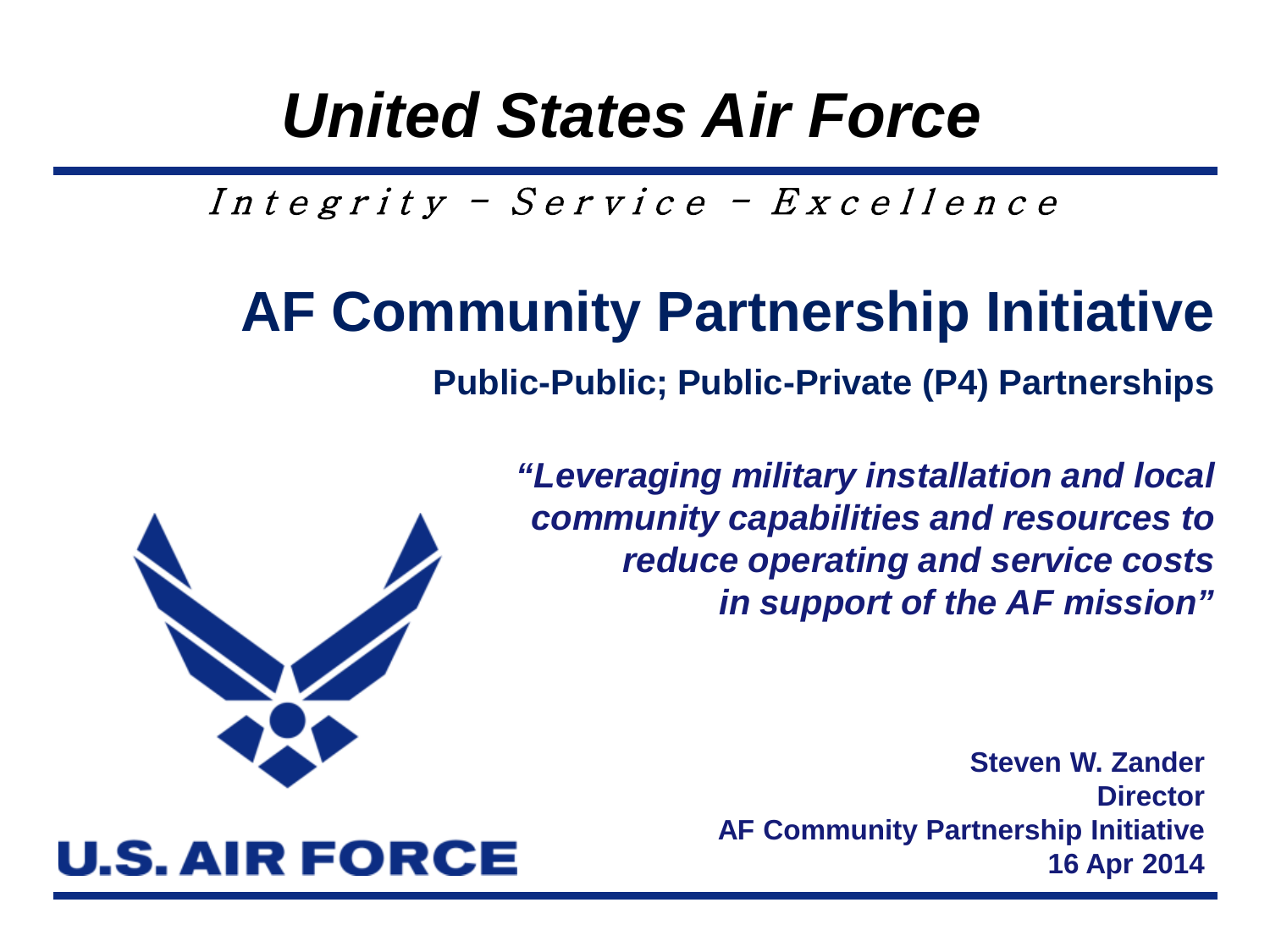



- **Air Force Vision** is Public-public and public**private (P4) partnerships offer a means to leverage the capabilities and resources of military installations, local governments or commercial entities** *to reduce operating costs and the cost of services while retaining or enhancing quality*
- **Air Force Goal** is to bring AF leadership and **resource support to Installation and Community leaders as they develop, prioritize and implement partnership initiatives**

#### *AF and Local Community Leadership is key!*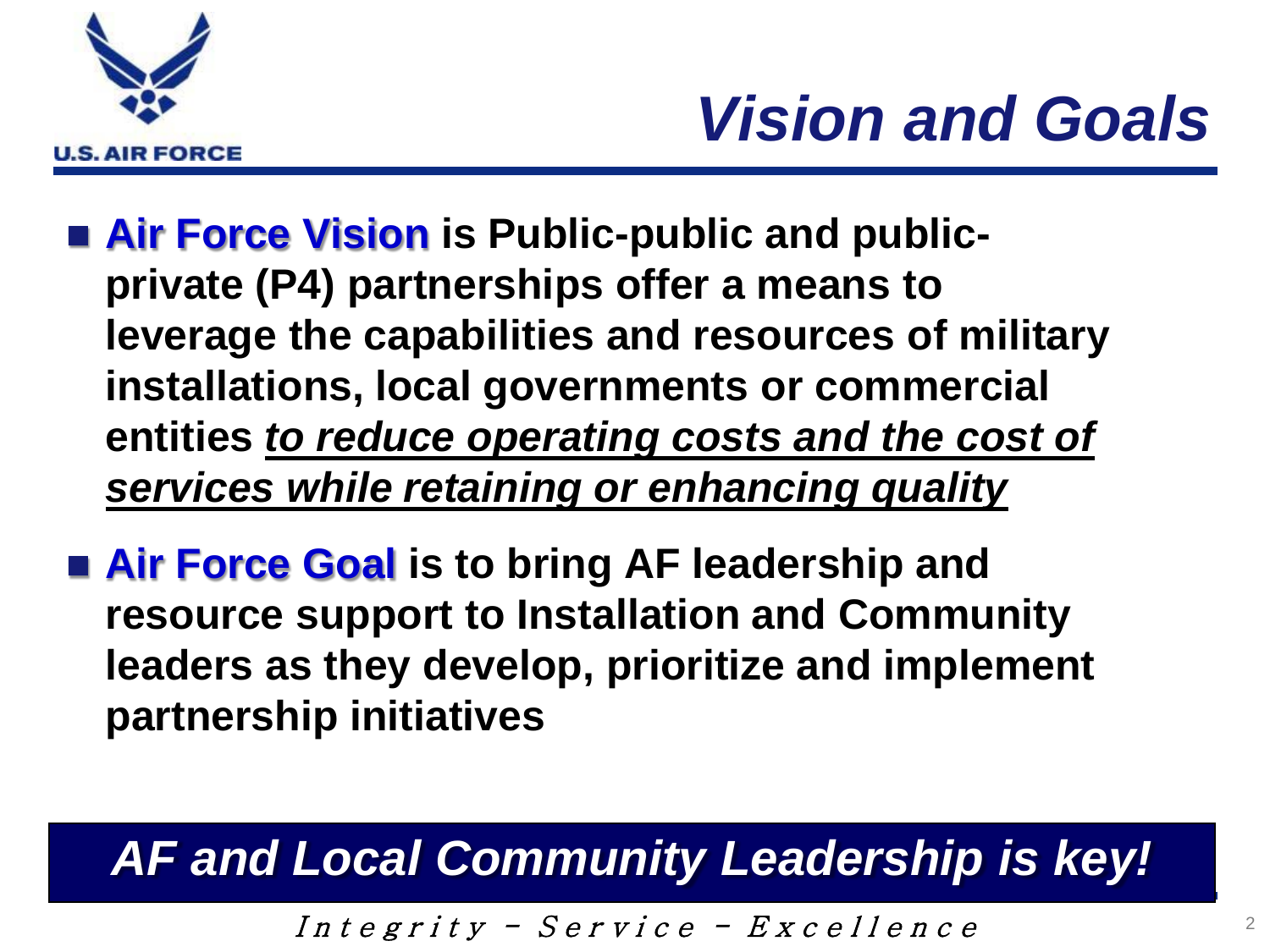

## *AF Community Partnership Initiative*

- FY 13: 16 prototype installations developed 400+ crosscutting, **innovative initiatives**
- **FY14: 20 locations have identified 200 additional initiatives**
- **Policy/Guidance in development (AFPD; Task Force Charter; AFI)**
- **Strategic Communications is a key to success**
	- Part of VCSAF "Every Dollar Counts" campaign (28 Mar 13)
	- **PAG issued to the field (30 May 13); updated PAG in work**
	- **Briefed HAF/SAF staff meeting (30 May 13)**
	- **Briefed CSAF Civic Leaders Group (20 Aug 13)**
	- Included in courses for new Wing Commanders
	- **Will be in Every Dollar Counts 2.0 guidance (Apr 14?)**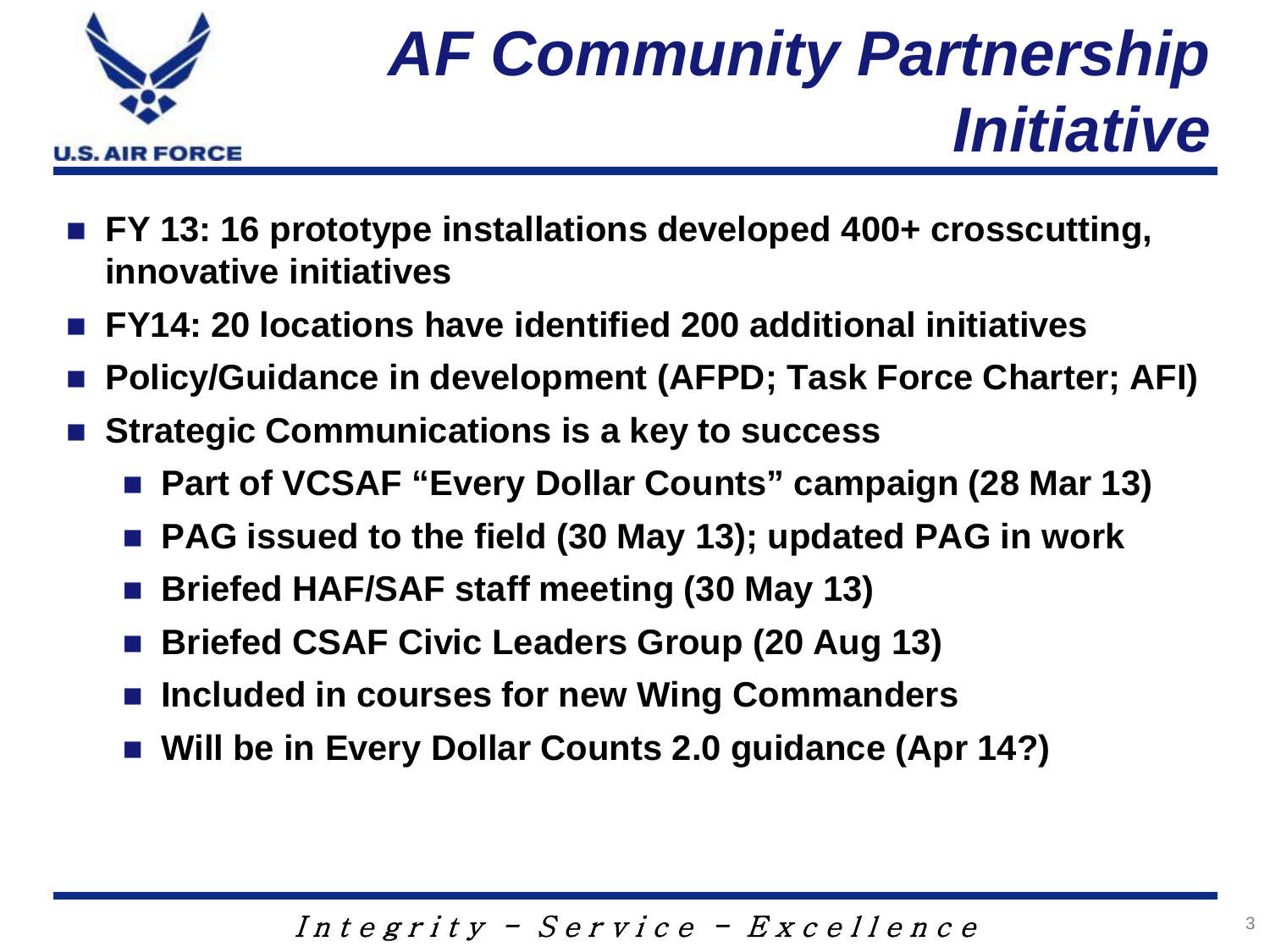

# *AF Community Partnership Process*

- **"***The Art of the Possible***"**
	- Tested AF process guides Installation and Community **leaders in creating, prioritizing, managing and implementing installation-community partnerships**
	- Provide a Partnership "Brokering Team" when Installation **and Community Leaders commit to using the AF process**
	- Schedule a series of 7 workshops that enable identifying **potential partnership initiatives—identify and address mutual needs and capacities**
	- Find creative ways to leverage underutilized facilities, **infrastructure and real estate**
	- Once initiatives are "fleshed-out" in adequate detail, bring in **experts to help define way forward & drive initiative priority**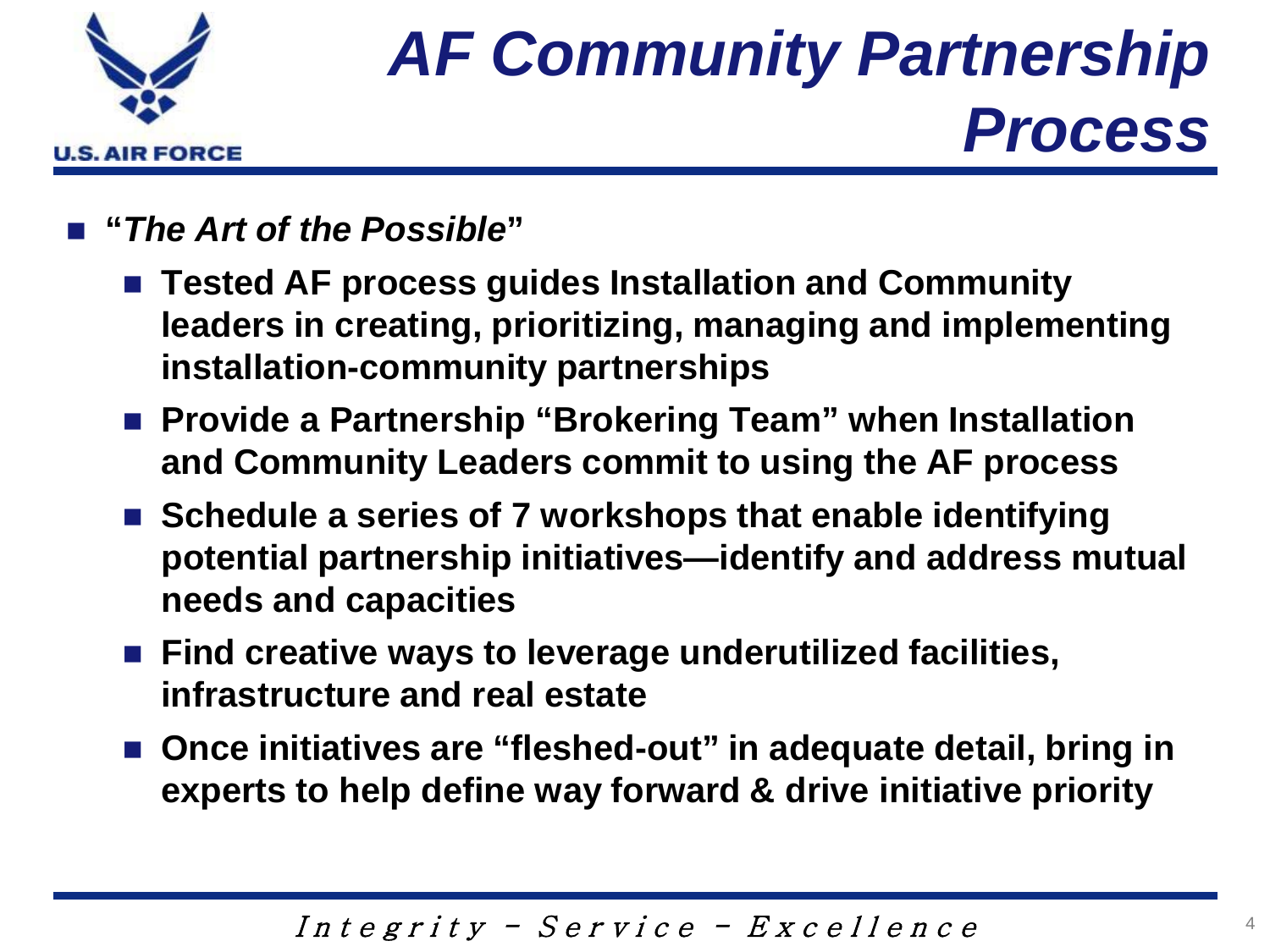

## *Possible Stakeholders*

- **Local, State & Federal Governments (City Managers, Emergency Management, and Public Works)**
- **Regional Planning Organizations**
- **Key Tenant Organizations**
- **Economic Development Organizations**
- **Educators and University Organizations**
- **Non-Governmental Organizations**
- **Conservation Organizations**
- **Union Representatives**
- **Utility Companies**
- **Community Thought Leaders (e.g., Community Alliances, Chambers of Commerce)**
- Non-Profits
- Private sector experts (as **appropriate)**
- **Medical Professionals and Hospitals**

Integrity - Service -  $Exercise 11$ ence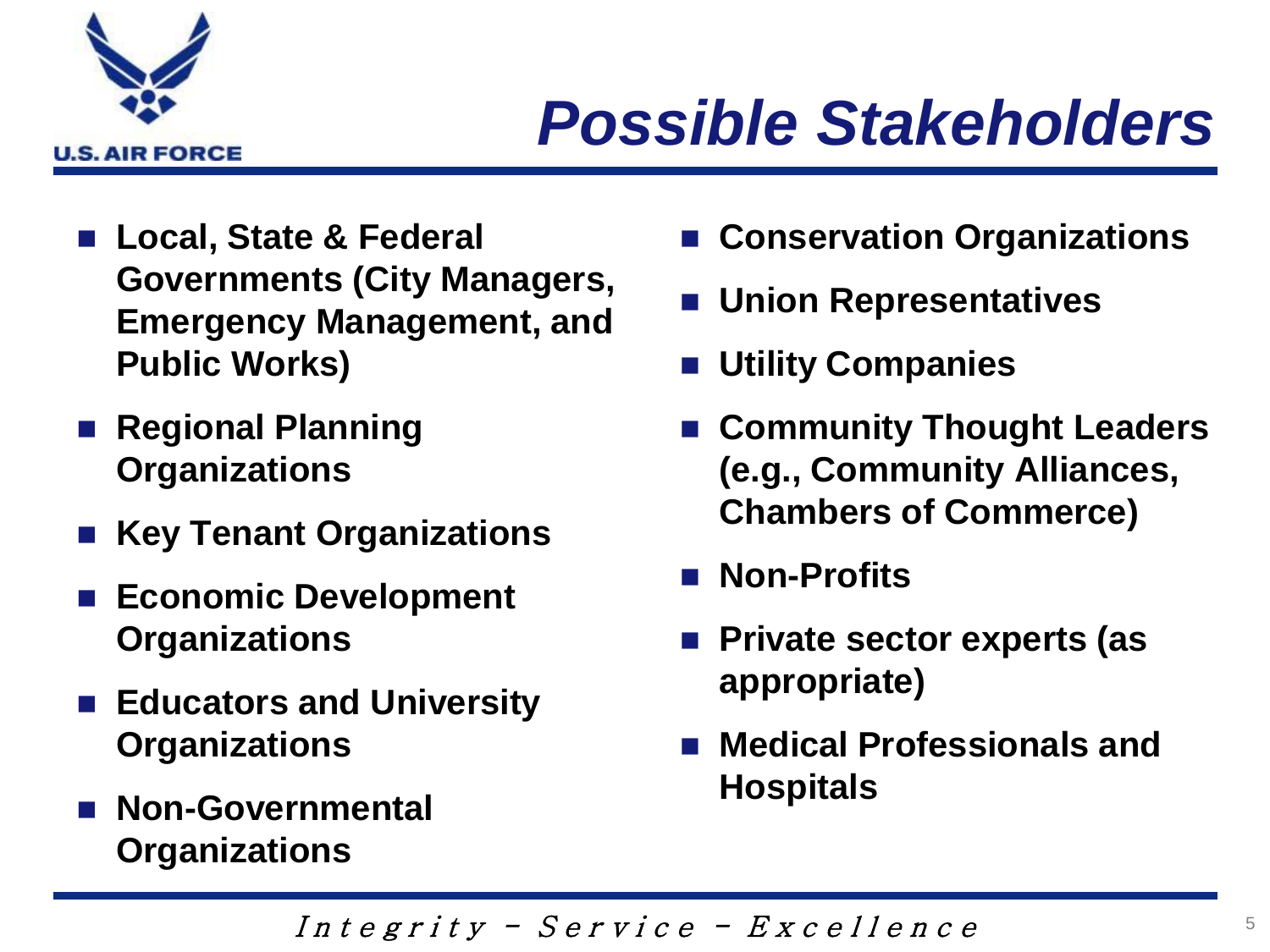

## *Initiatives Under Review*

- **Environmental mitigation**
- **Shared use firing ranges (O&M/MILCON avoidance)**
- **Cooperative police/fire training/support**
- **Streamlined dormitory mail delivery**
- **Cooperative medical training and initiatives**
- **Many AF services-provided Airmen support programs**
	- **Youth programs/library ops**
	- Shared golf course/athletic field operations
	- **Community educational center (near front gate)**
	- **Shared food service facilities**
- **Waste management/recycling/pavements**
- **Energy Initiatives; Utility Energy Service Contracts (UESC)**
- **Shared waste water treatment facilities/other utilities**
- **Airport operations and maintenance**
- **University training of critical-need interns**
- **Aircraft mechanic training**